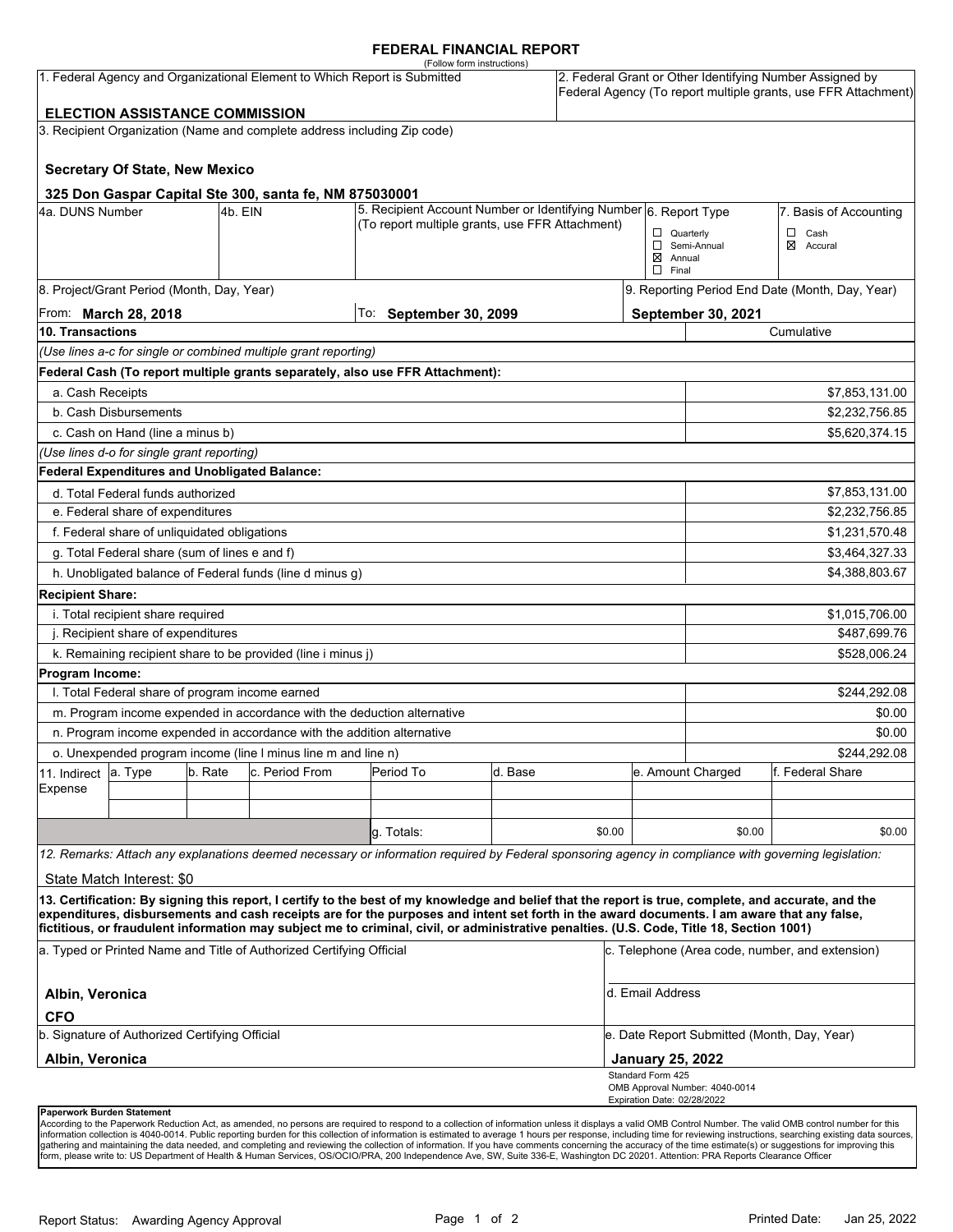#### **FEDERAL FINANCIAL REPORT**  (Additional Page)

## Federal Agency & Organization : ELECTION ASSISTANCE COMMISSION

Federal Grant ID Recipient Organization

| <b>DUNS Number</b>                |  |
|-----------------------------------|--|
| <b>DUNS Status when Certified</b> |  |
| EIN                               |  |
| Reporting Period End Date         |  |
| Status                            |  |
| Remarks                           |  |
|                                   |  |

: September 30, 2021

Awarding Agency Approval

State Match Interest: \$0

**Federal Agency Review** 

Reviewer Name Phone # Email Review Date Review Comments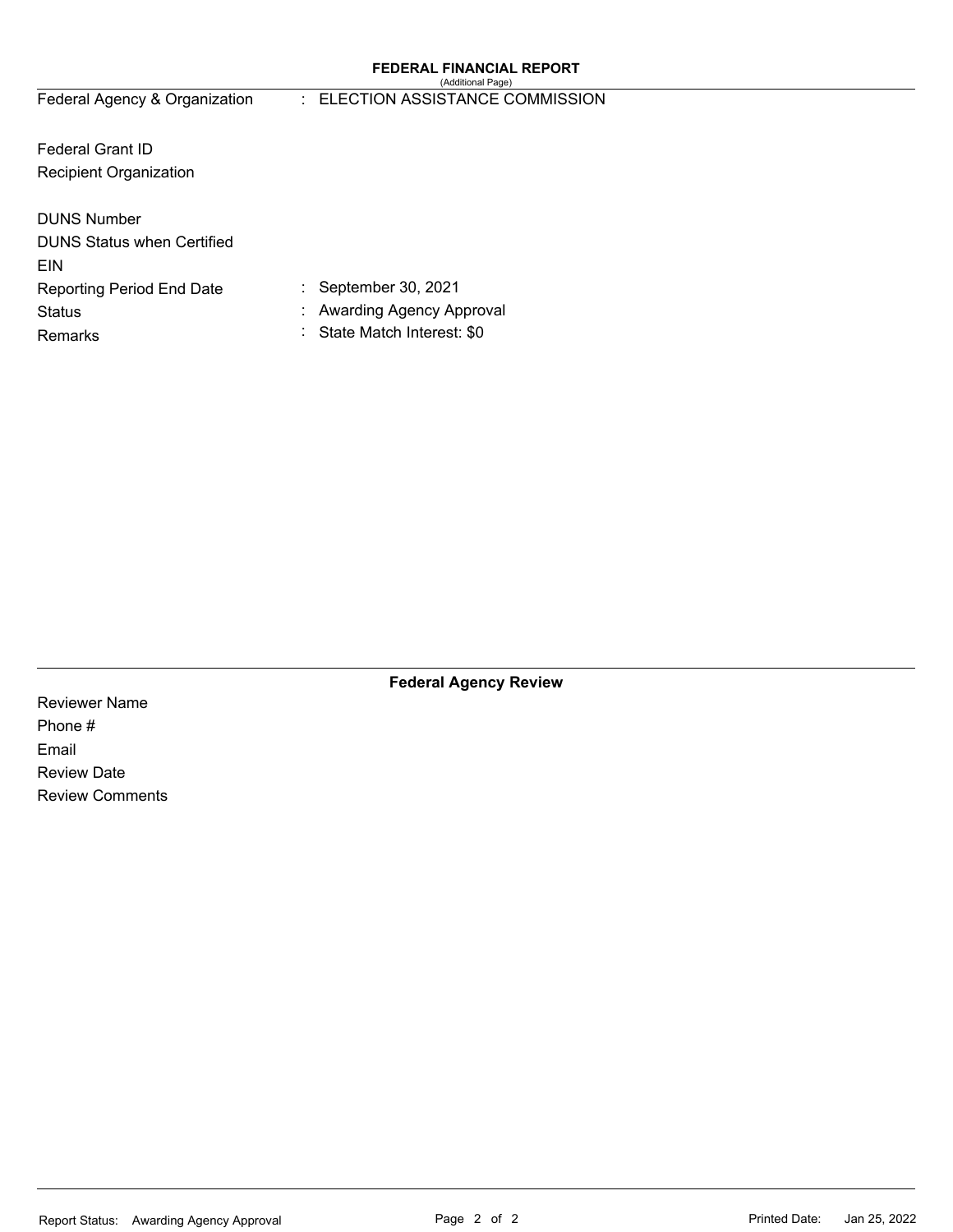# 2021-2022 EAC Progress Report

## 3. EAC Progress Report

#### **1. State or Territory:**

New Mexico

## **2. Grant Number:**

## **3. Report:**

Annual (Oct 1 - Sept 30)

## **4. Grant:**

Election Security

#### **5. Reporting Period Start Date**

10/01/2020

#### **6. Reporting Period End Date**

09/30/2021

## 4. Progress and Narrative

7. Describe in detail what happened during this reporting period and explain how you implemented the approved grant activities in accordance with your State Plan/Program Narrative. (*Note: Your activities should align with your Grant Cost Categories Table.)*

 During the reporting period, the primary objective of New Mexico was to continue to bolster election security measures and upgrade equipment. The SOS used HAVA to purchase and replace tabulation systems and ballot scanners to replace older outdated models. Additionally, the state implemented and installed public Ballot Boxes with security seals and security camera systems for mail in ballots in every county in New Mexico.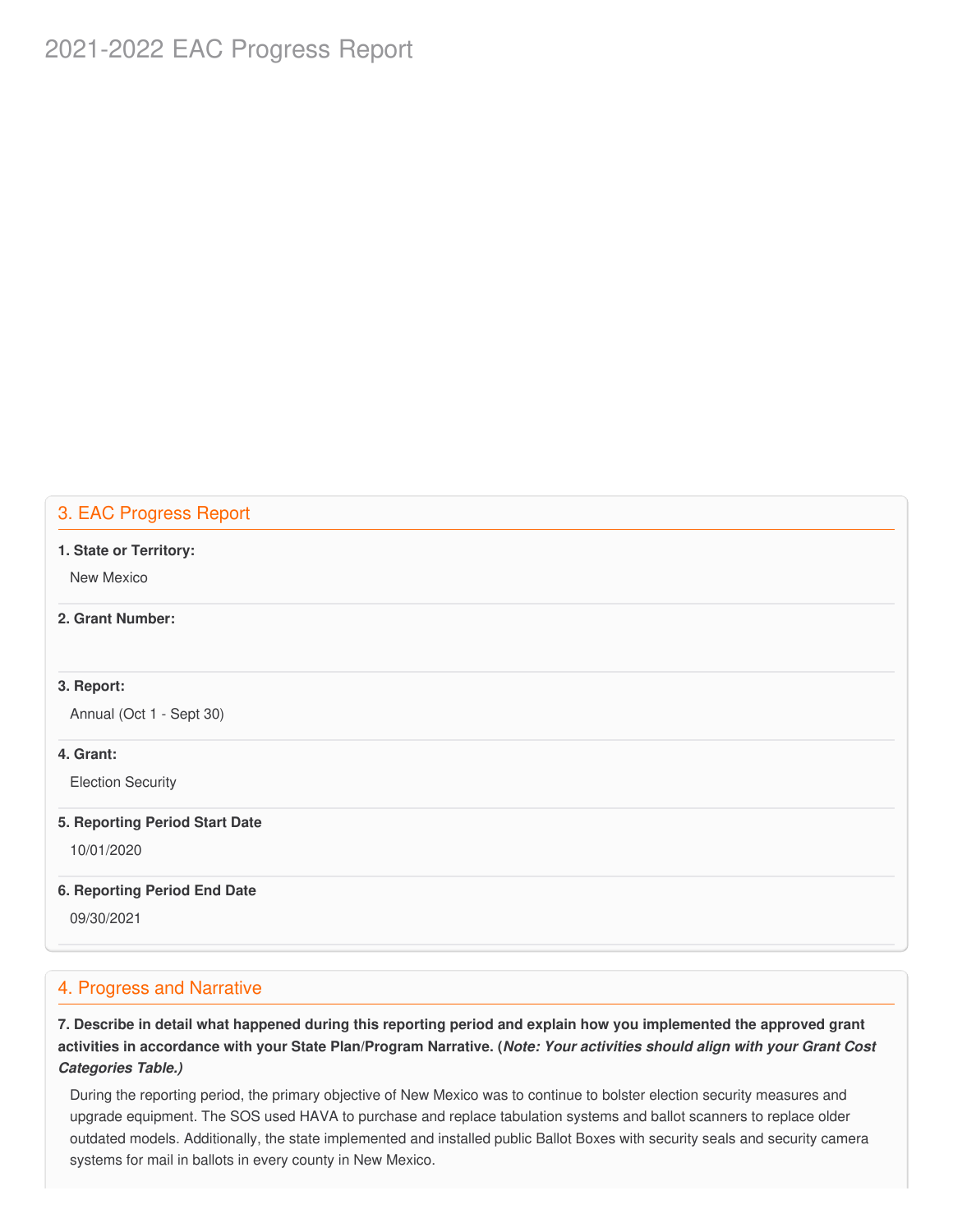From a cybersecurity perspective, the State implemented and fostered various testing and security measures for elections during the period. The SOS further fostered security training of all SOS employees, county election staff and IT election support employees which included training, consulting and support for election security equipment; the SOS additionally implemented a Tandem subscription for cybersecurity compliance. A large component of HAVA spending during this period was contractual services for (1) IT System Environment Performance Diagnostics, Tuning, and Recommendations, (2) SERVIS system disaster recovery testing and to develop a SERVIS system security plan and test, (3) election network, web application penetration testing and cybersecurity vulnerability testing.

 The SOS provided PPE for the 2020 General Election in support of the NM Counties conducting the election who needed the equipment for voters, poll workers, and other support staff at the polls.

8. Describe any significant changes to your program during the project, including changes to your original State  **Plan/Program Narrative or favorable developments that improved program efficiency and/or service delivery.**

N/A

#### **9. Issues Encountered:**

Describe all major issues that arose during the implementation of the project and the reasons why established goals were not met, if applicable. Address each issue separately and describe whether and how the issues were resolved. Also,  **briefly discuss the implications of any unresolved issues or concerns.**

N/A

#### **10. Provide a description of any training conducted, including security training.**

 The SOS purchased a KnowBe4 subscription for security training of all SOS employees, county election staff and IT election support employees which included training, consulting and support for election security equipment.

#### **11. Subgrants:**

#### **Did your office provide subawards to local jurisdictions during this reporting period?**

No

#### **12. Match:**

#### **Describe how you are meeting or have met the matching requirement.**

The SOS is meeting the match requirement with a special appropriation for the Ballot Box Implementation Project.

## 13. Report on the number and type of articles of voting equipment obtained with the funds. Include the amount expended  **on the expenditure table.**

 The SOS used HAVA to purchase 212 precinct-based optical scan tabulation systems (Image Cast Evolution) to 8 counties that included security features such as ballot image capture and auditing capabilities and 4 ballot scanners (ImageCast Central) to replace older outdated models. Additionally, the state implemented and installed public Ballot Boxes with security seals and security camera systems for mail in ballots in every county in New Mexico.

## 5. Expenditures

 **14. Current Period Amount Expended and Unliquidated Obligations**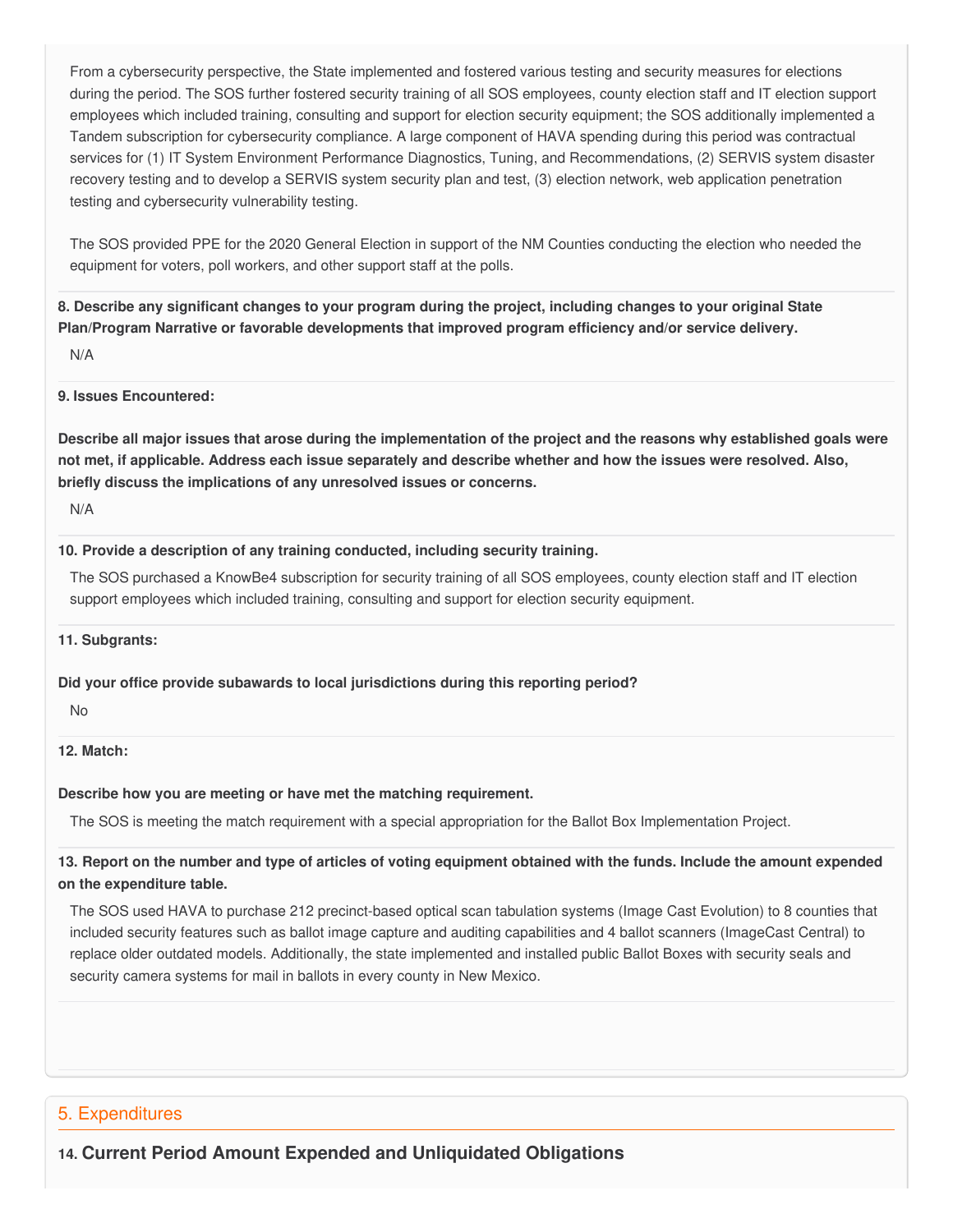## **GRANT COST CATEGORIES - FEDERAL**

 Voting Equipment and Processes: : \$516905 Cyber Security: : \$93854 Voter Education/Communications: : \$4932 Staffing: : \$167681 Training: : \$3699 Other (Specify below) : \$23761 Other (Specify below) : \$3771 Other (Specify below) : -\$137982

#### Total : \$676621

 **Comments:** Other 1: 2020 GE PPE; Other 2: Misc office supplies for Native American Outreach; Other 3: GL journal adjustments.

## **15. GRANT COST CATEGORIES - MATCH**

 Voting Equipment and Processes: : \$307944 Total : \$307944 **Comments:** Ballot Box Project.

## 7. Expenditures

#### **16. Confirm Total Grant Expenditure Amounts**

 Federal : \$[676,621.00](https://676,621.00) Match : \$[307,944.00](https://307,944.00) Total : \$984565

 **OMB CONTROL NUMBER: 3265-0020**

## 8. Certification

 **Name and Contact of the authorized certifying official of the recipient.**

#### **First Name**

Justin

## **Last Name**

O'Shea

#### **Title**

Contracts Manager

**Phone Number** 

**Email Address**